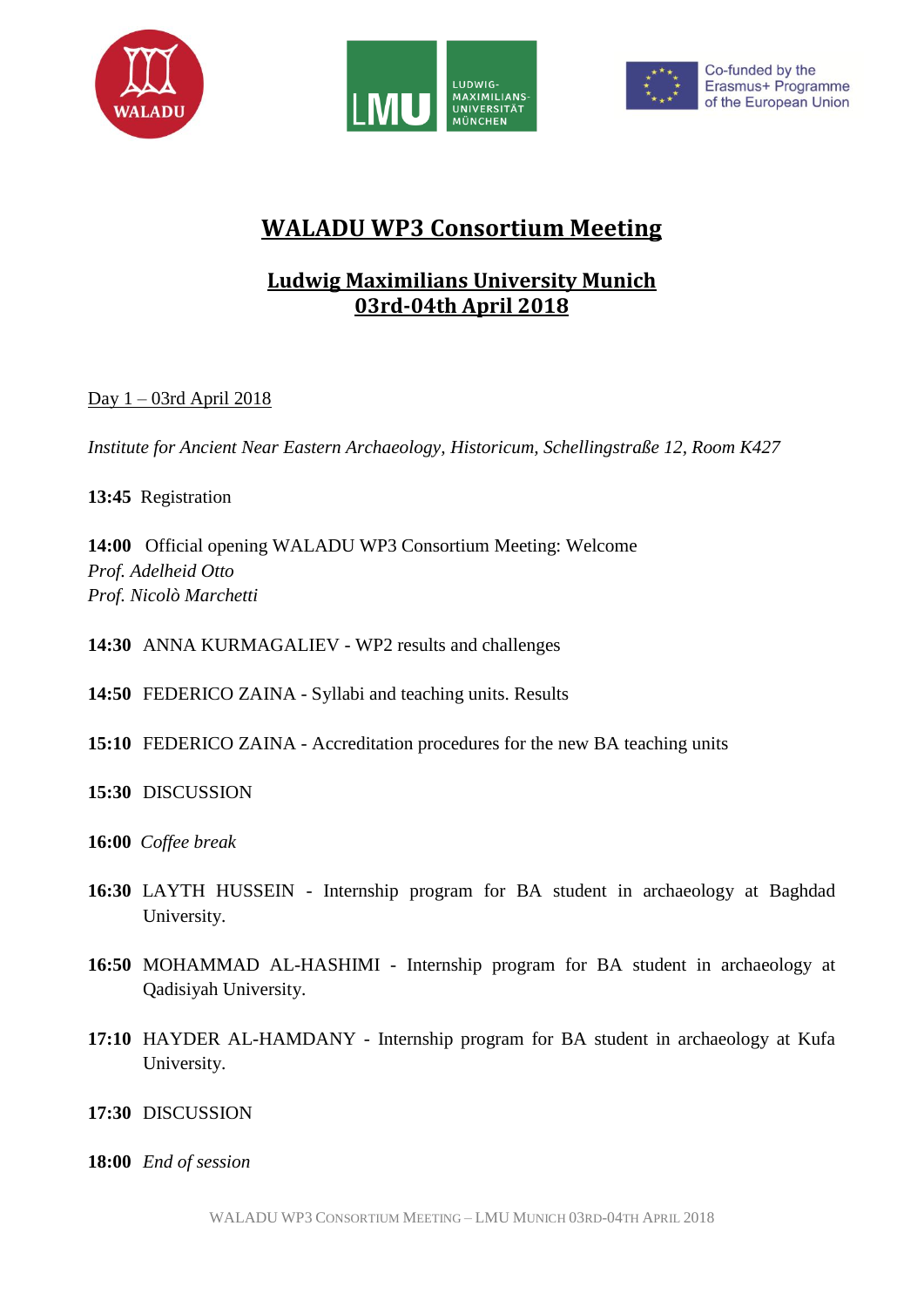





## Day 2 – 04th April 2018

*Institute for Ancient Near Eastern Archaeology, Historicum, Schellingstraße 12, Room K427*

- **14:00** FEDERICO ZAINA Presentation of WaLib and WaLab
- **14:20** LAYTH HUSSEIN **-** The location and space of WaLib and WaLab at Baghdad University.
- **14:40** MOHAMMAD AL-HASHIMI The location and space of WaLib and WaLab at Qadisiyah University.
- **15:00** HAYDER AL-HAMDANY The location and space of WaLib and WaLab at Kufa University.
- **15:20** DISCUSSION
- **15:50** *Coffee break*
- **16:20** CIĞDEM MANER The organization and delivery of books and other equipments for WaLib and WaLab.
- **16:40** CIĞDEM MANER Presentation of the Pilot Summer School.
- **17:00** DISCUSSION and END OF THE MEETING
- **19:00** Meeting at the Institute for Ancient Near Eastern Archaeology, Schellingstraße 12

**19:15** Joint Dinner